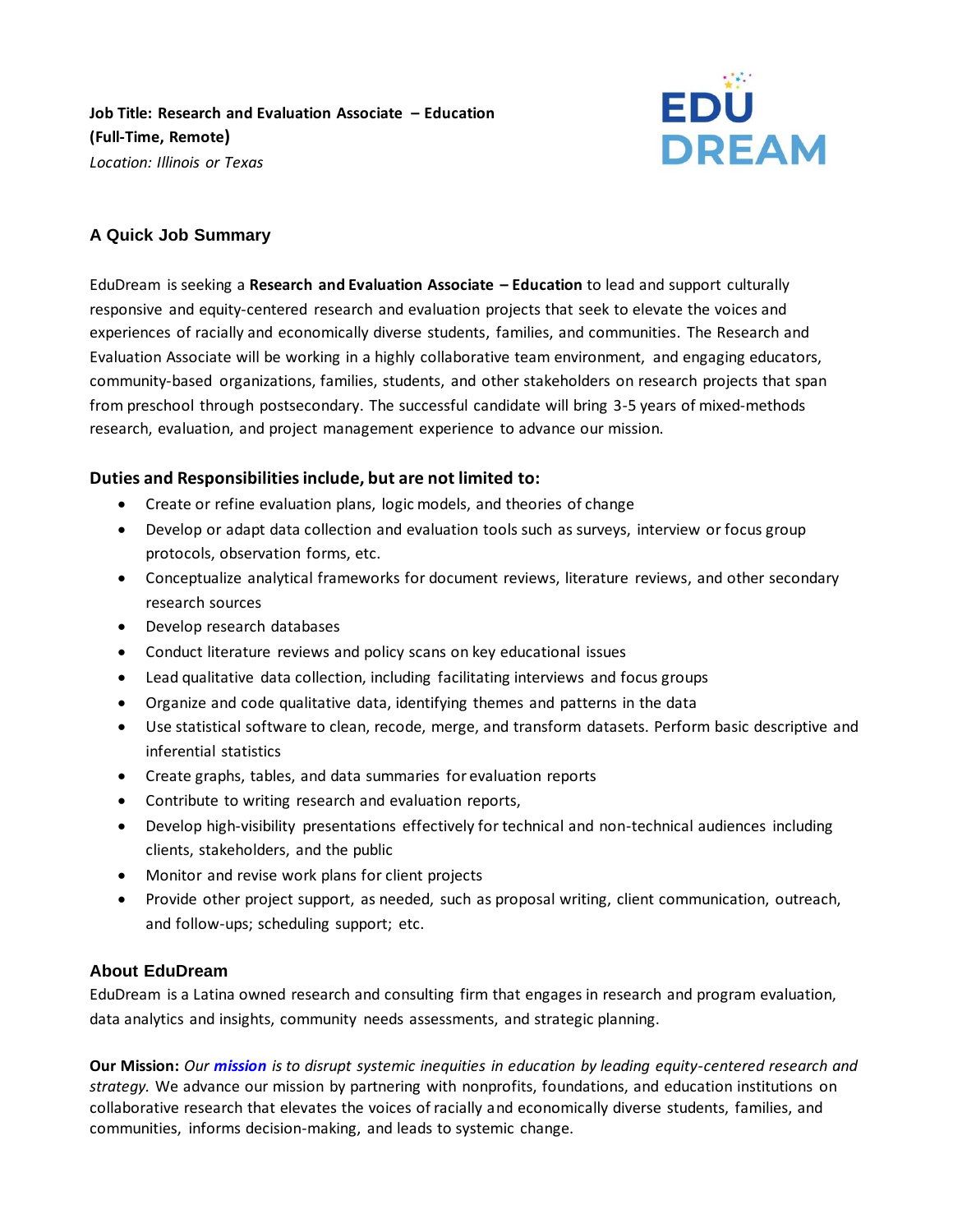**Who We Serve**: Our team has worked with leading philanthropic and education organizations including the Bill & Melinda Gates Foundation, Teach for America, The Aspen Institute, and College Advising Corps. We also work with local nonprofit organizations and place-based organization ##

### **Our Values**

- 1. Equity + Justice: We are committed to furthering equity and justice for all students through CREEinformed phases of work and partnerships, centering the assets and voices of those most impacted by structures of oppression.
- 2. Results + Impact: We deliver actionable data, innovative solutions and practical tools that impact policies, teaching, and learning so that every student is supported, actively engaged, and prepared to learn to their full potential.
- 3. Hope + Opportunity: We believe in leveraging hope in our work against inequity, focusing our efforts on imagining possibilities and creating opportunities for long-term, systemic change that benefit all students.
- 4. Human-Centered Intentionality: We respect our shared and individual lived experiences, resisting dominant and oppressive ways of working by prioritizing emotional intelligence, reflective collaboration with partners, intentional relationships across communities, and mindful timelines that disrupt notions of urgency.
- 5. Collaborative Leadership: We value thought-partnership and collaboration with advocates, community members, students, and families as a leading organization in equity-centered research and strategy.

## **Our Workplace Culture**

At EduDream, we believe that a great workplace is one where you are inspired by your colleagues and deeply engaged in your work every day. We believe in mutual respect and trust, and value diversity in informing our views and work. We move nimbly, iterating quickly to improve, and collaborating constantly to deliver useful solutions that advance educational equity.

### **This position may be an excellent fit if:**

- You are committed to continuous learning and growth.
- You want to co-create and be a part of a high-functioning team.
- You can engage others in pursuit of our mission to advance educational equity.
- You thrive in an entrepreneurial environment.
- You approach work as a dedicated and self-driven professional.

## **Required Skills and Abilities**

Interested applicants should possess many of the following knowledge, skills, and abilities:

- Experience applying quantitative and qualitative research methods
- Willingness to learn and expand quantitative and qualitative skills
- Experience supporting research and evaluation projects, including designing plans, developing data collection tools, and engaging in data collection and analysis
- Experience synthesizing research and evaluation findings for various audiences
- Experience with data analysis (proficiency in Excel and/or statistical software such as STATA or SPSS)
- Accuracy with work, strong organizational skills, and attention to detail
- Strong communicator who is responsive to feedback, collaborative, and a team player
- Ability to deal tactfully and diplomatically with others